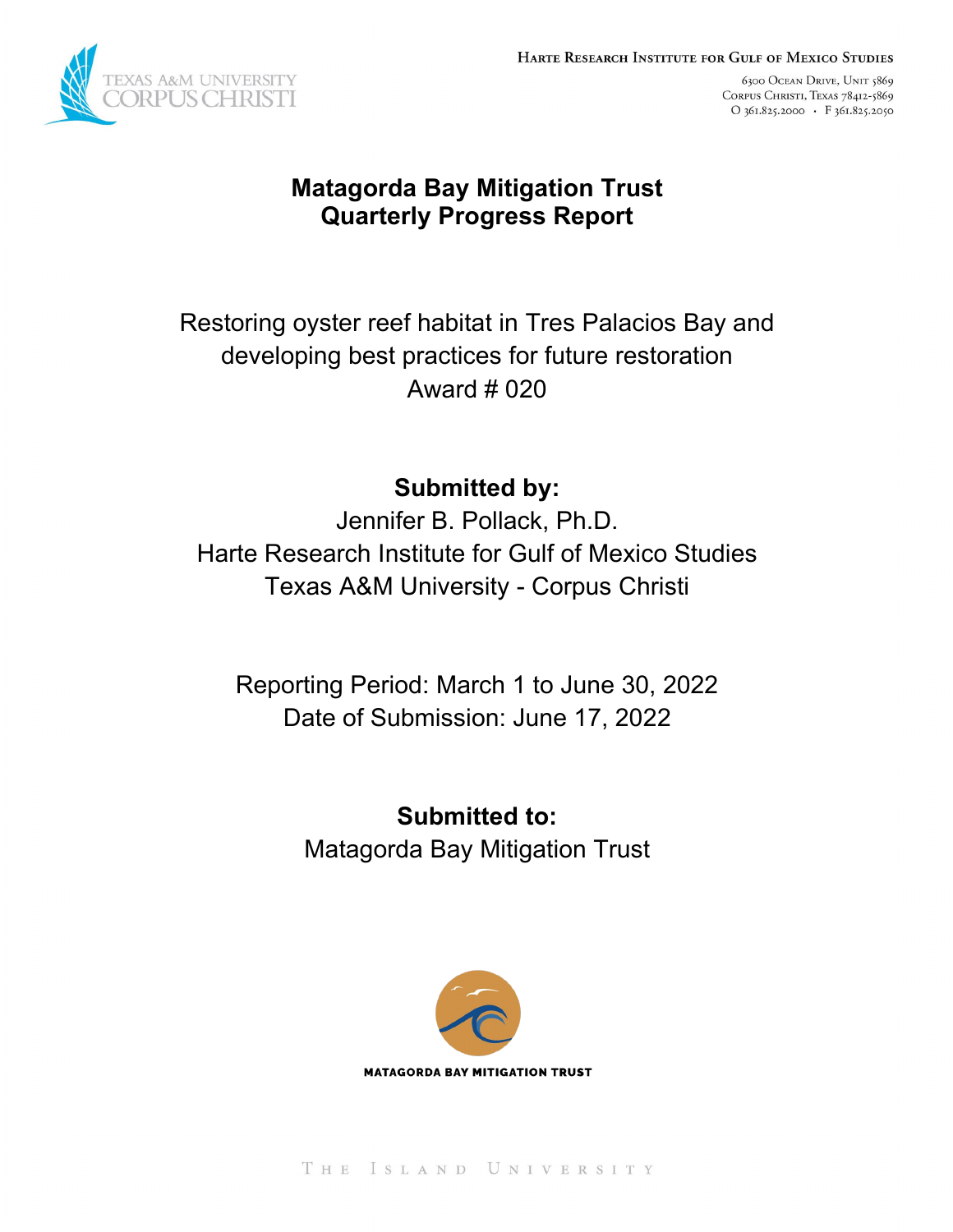### **II. Description of tasks completed:**

- A project team kickoff meeting was held on March 11, 2022, to review project tasks and timelines, assign roles and responsibilities, and identify action items.
- Data on oysters and surficial sediment characteristics, collected during pre-award diver surveys in Tres Palacios Bay, were shared with the project team.
- Meetings were held with permitting agencies and area stakeholders (Matagorda Bay Foundation) prior to final site selection.
- Final reef site was chosen near Oliver's Point and the Coon Islands in Tres Palacios Bay (see Exhibits A-C)
- Reef design was finalized according to the site chosen (see Exhibit D)
- Pre-Construction Notification Application for Nationwide Permit 27 was prepared, finalized, and submitted to the Army Corps of Engineers (June 15, 2022)
- Surface Lease application was prepared, finalized, and submitted to the Texas General Land Office (June 15, 2022)

### **III. Status of tasks in progress:**

- Preparing applications for Texas Parks and Wildlife Stocking Permit and Scientific Permit
- Collect broodstock and perform experimental spawns in mobile oyster hatchery
- Experiment with calcein staining of larvae
- Permitting applications submitted to agencies, waiting on feedback
- Sourcing of oyster shell for reef construction

#### **IV. Plan for next quarter:**

- Finalize and submit applications for Texas Parks and Wildlife Stocking Permit and Scientific Permit
- Continue working with Army Corps and Texas General Land Office to obtain final permit and surface lease
- Continue collection of broodstock, experimental spawning, and calcein staining
- Identify source of oyster shell for reef construction

### **V. Adherence to Project Timeline:**

- We have adhered to the project timeline. No delays have been encountered.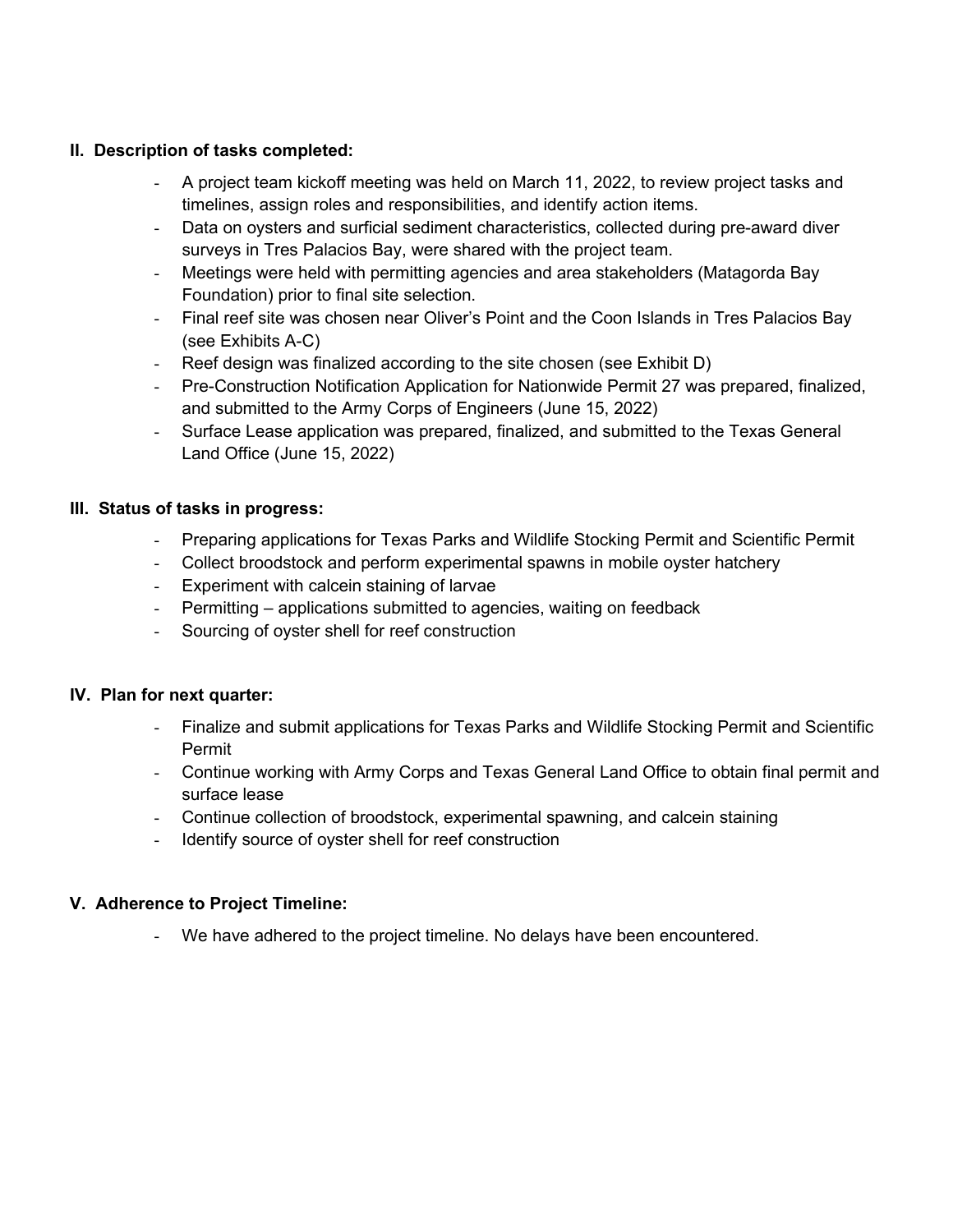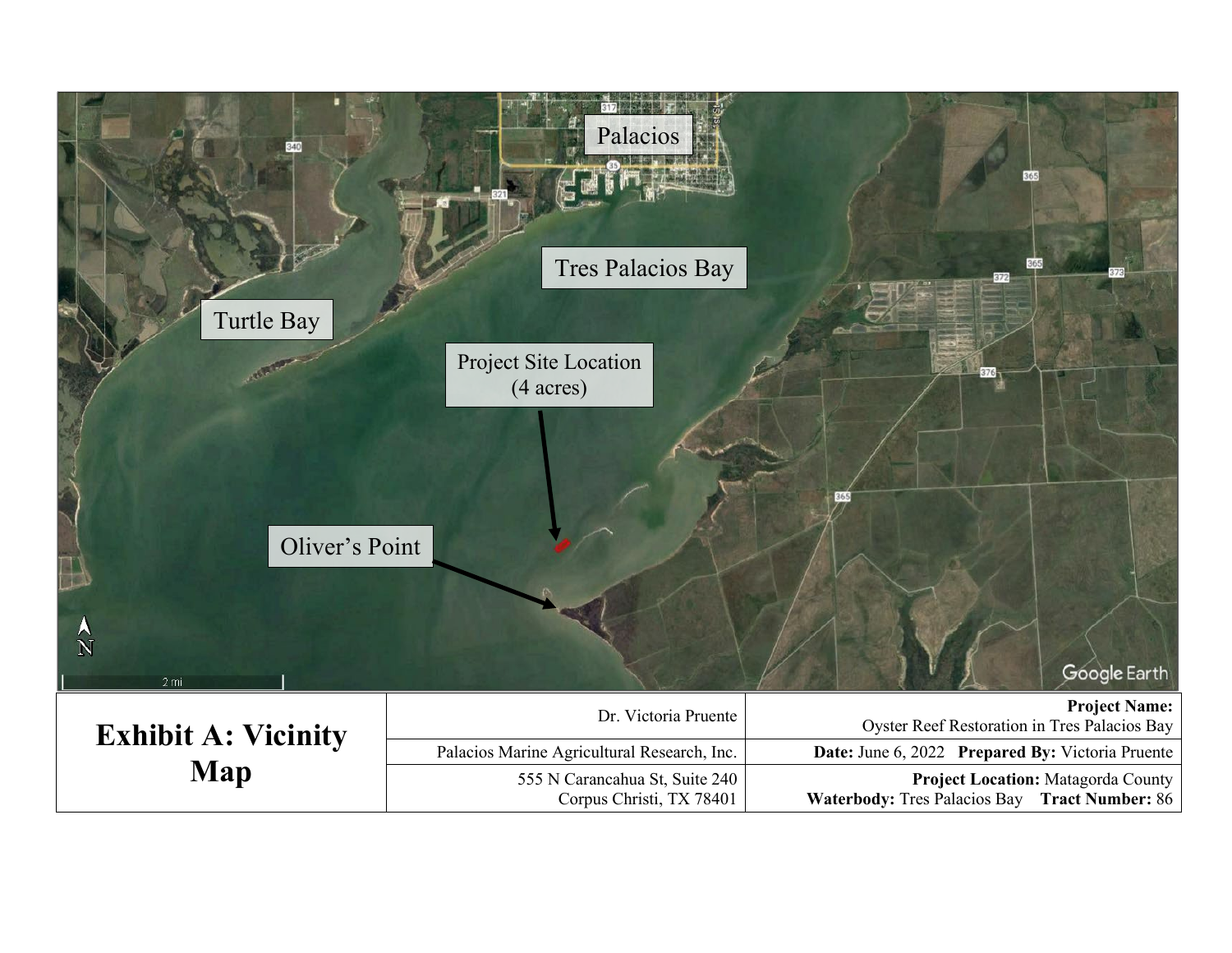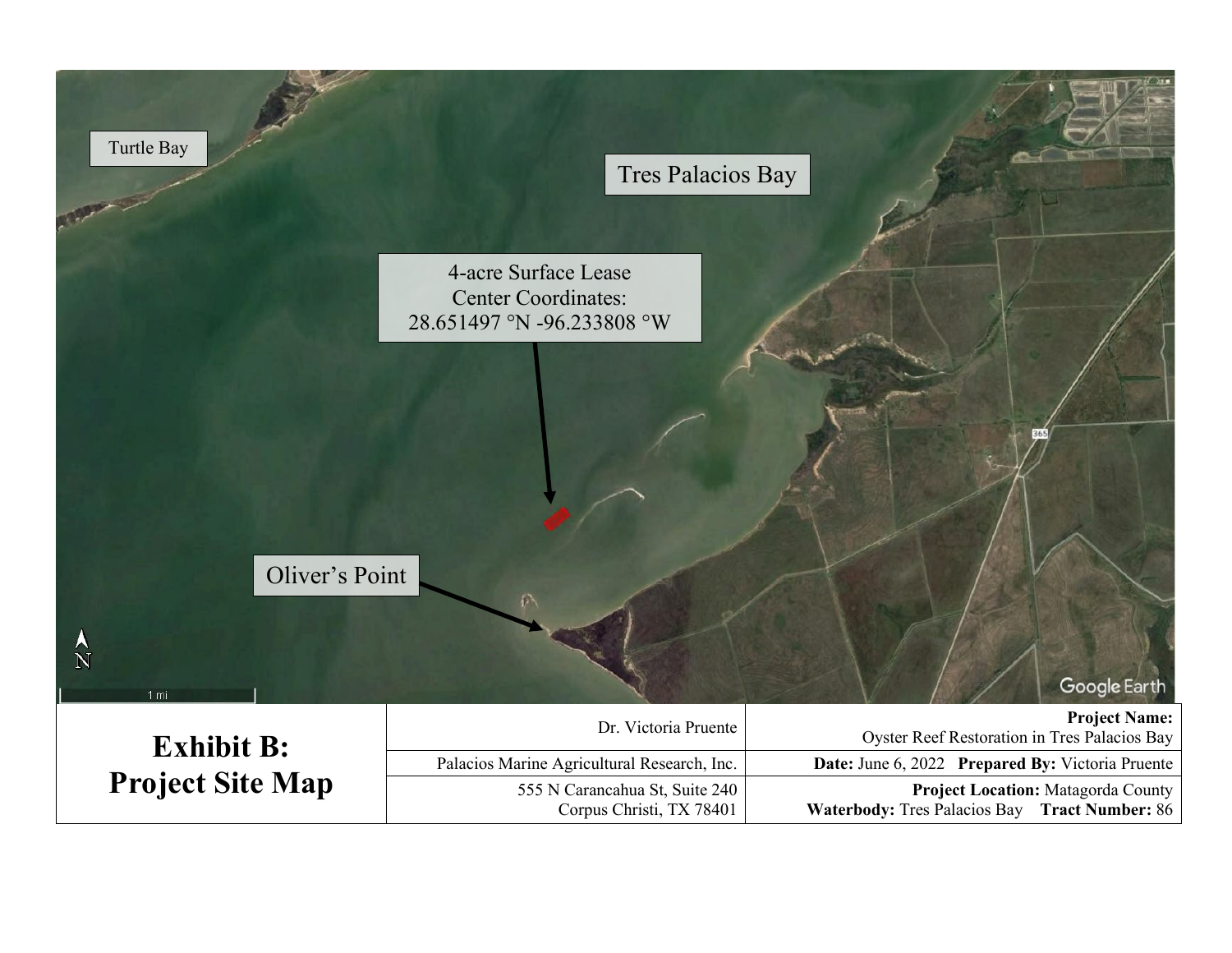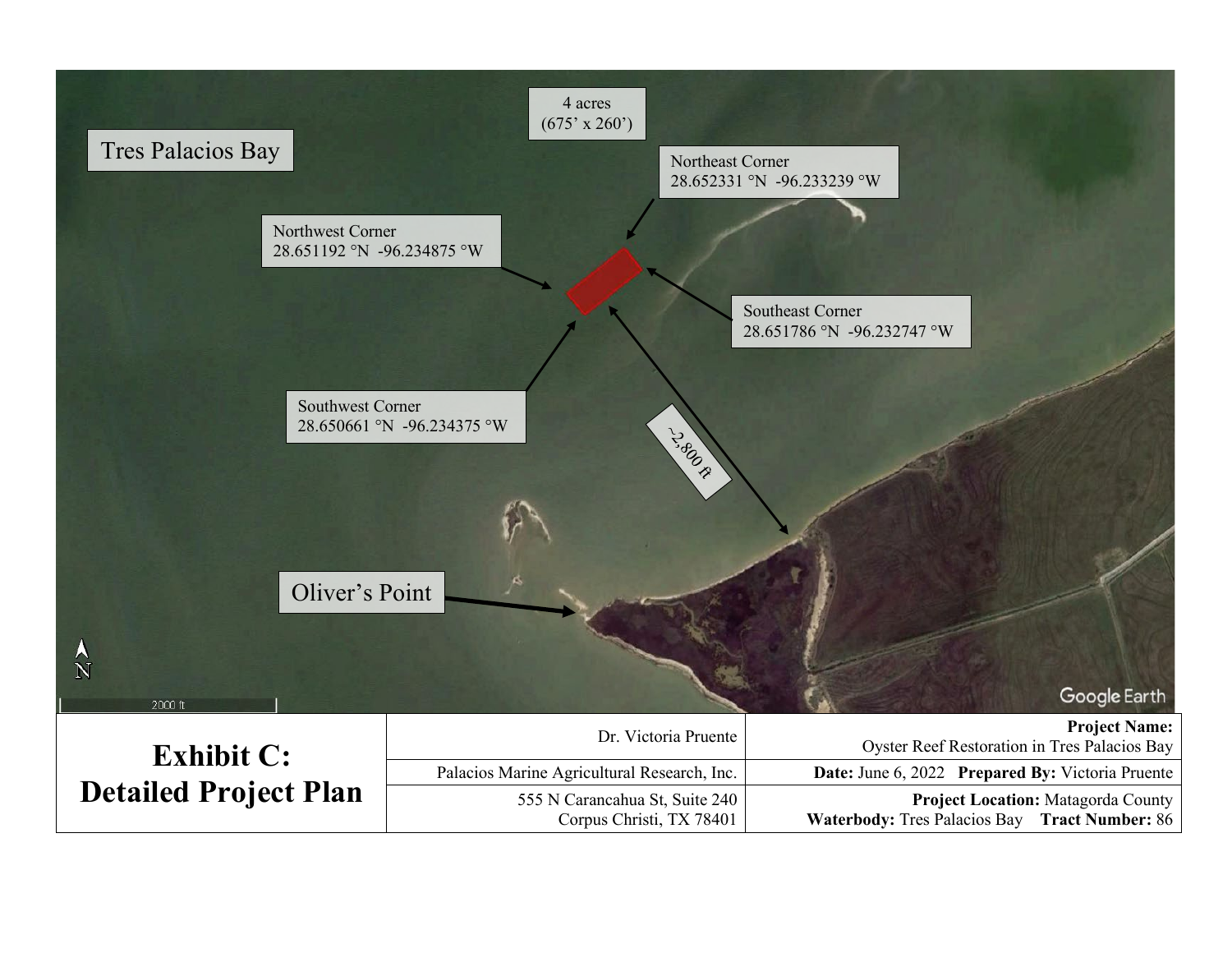